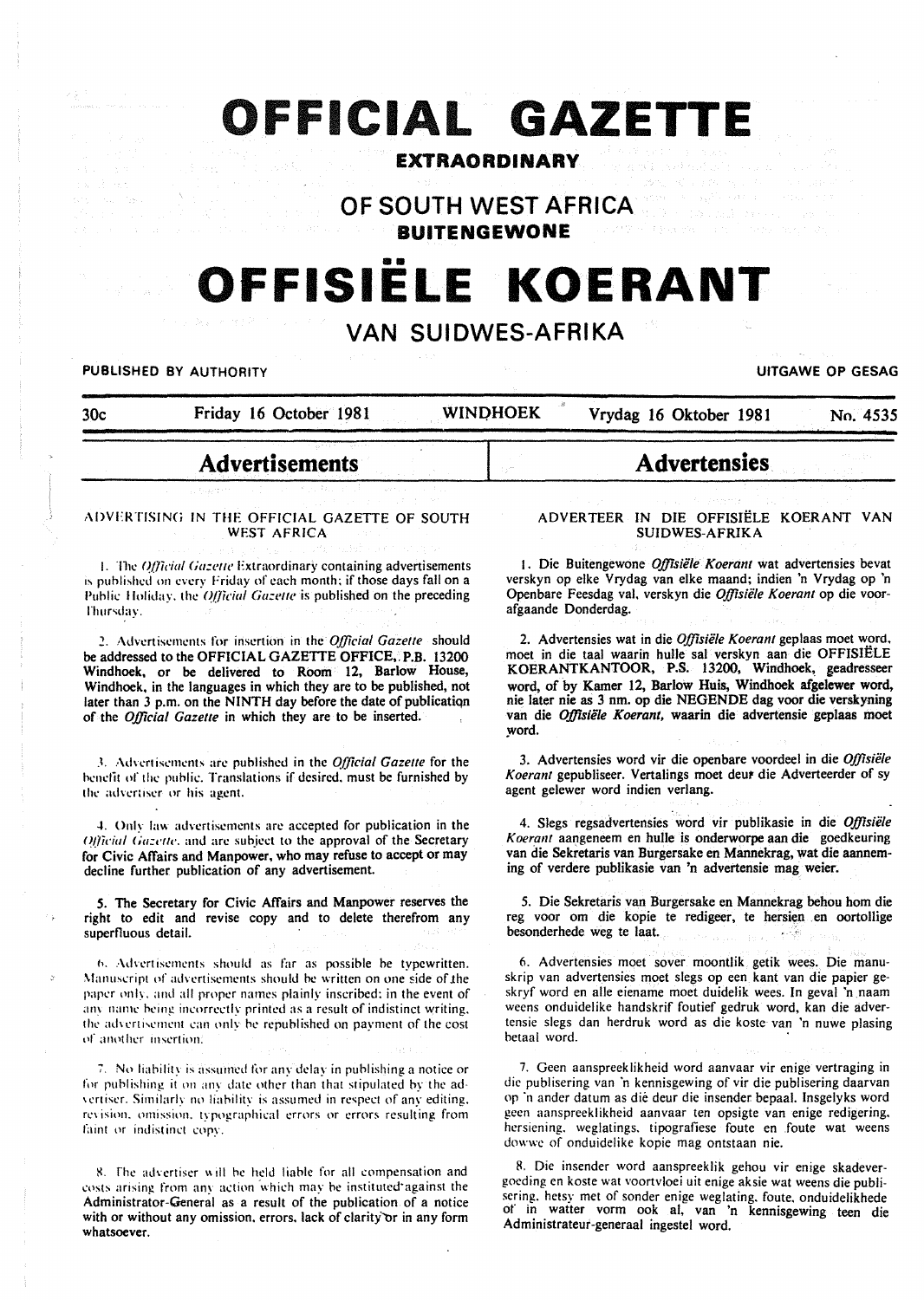9. The subscription for the *Official Gazette* is R 12,50 per annum, post free in this Territory and the Republic of South Africa, obtainable from Messrs. The Suidwes-Drukkery Limited, P:O. Box 2196, Windhoek. Postage must be prepaid by overseas subscribers. Single copies of the *Official Gazette* may be obtained from The Suidwes-Drukkery, Limited, P. 0. Box 2196, Windhoek, at the price of 30 c per copy. Copies are kept in stock for only two years.

10. The charge for the insertion of notices is as follows and is payable in the form of cheques, bills, postal or money orders:

#### LIST OF FIXED TARIFF RATES

| Standardised notices<br>주민 30만 개 있으면 바람 수단                                                                                                                                                                                          | Rate per<br>insertion<br>R |
|-------------------------------------------------------------------------------------------------------------------------------------------------------------------------------------------------------------------------------------|----------------------------|
| Administration of Estates Acts notices: Forms J. 297                                                                                                                                                                                |                            |
|                                                                                                                                                                                                                                     | 2,00                       |
|                                                                                                                                                                                                                                     |                            |
|                                                                                                                                                                                                                                     | 5,00<br>5,00               |
| Change of name (four insertions)                                                                                                                                                                                                    | 25,00                      |
|                                                                                                                                                                                                                                     | 6,00                       |
| Insolvency Act and Company Acts notices: J 28, J 29,                                                                                                                                                                                | 4.00                       |
| North Presidents                                                                                                                                                                                                                    |                            |
| N.B. - Forms 2 and 6 - additional statements ac-<br>cording to word count table, added to the basic                                                                                                                                 |                            |
| tariff.<br>interpretational provides the condition of the condition                                                                                                                                                                 |                            |
| es de la Version de la settema                                                                                                                                                                                                      |                            |
| Naturalisation notices (including a reprint for the ad-                                                                                                                                                                             | 2,00                       |
|                                                                                                                                                                                                                                     | 2.00                       |
| Slum Clearance Court notices, per premises                                                                                                                                                                                          | 4,00                       |
| Third party insurance claims for compensation                                                                                                                                                                                       | 2.50                       |
| Unclaimed moneys - only in the extraordinary                                                                                                                                                                                        |                            |
| Official Gazette, closing date 15 January (per en-<br>try of "name, address and amount")                                                                                                                                            | 0,80                       |
|                                                                                                                                                                                                                                     |                            |
| Non-standardised notices                                                                                                                                                                                                            |                            |
| <b>Company</b> , notice and a series of the series of the control of the control of the control of the control of the control of the control of the control of the control of the control of the control of the control of the cont |                            |
| Short notices: Meetings, resolutions, offer of com-<br>promise, conversion of company, voluntary<br>windings-up: closing of transfer or members'                                                                                    |                            |
| registers and/or declaration of dividends<br>Declaration of dividend with profit statements, in-                                                                                                                                    | 11,00                      |
| cluding notes<br>Long notices: Transfers, changes with respect to<br>shares or capital, redemptions, resolutions, volun-                                                                                                            | 25,00                      |
|                                                                                                                                                                                                                                     | 37,00                      |
| Liquor Licence notices (in extraordinary Gazettes,<br>viz. June/Tvl. November/Cape. January/O.F.S.,                                                                                                                                 | 7,00                       |
| April/Natal), per bilingual application                                                                                                                                                                                             | 7.00                       |
| Orders of the Court:<br>Provisional and final liquidations or sequestra-                                                                                                                                                            |                            |
|                                                                                                                                                                                                                                     | 14.00                      |
| Reductions or changes in capital mergers, offer of                                                                                                                                                                                  |                            |
| Judicial managements, curator bonis and similar                                                                                                                                                                                     | 37,00                      |
|                                                                                                                                                                                                                                     | 37,00                      |
|                                                                                                                                                                                                                                     | 4,00                       |
| Supersessions and discharge of petitions (J 158)                                                                                                                                                                                    | 4,00                       |
| Sales in execution and other public sales:                                                                                                                                                                                          |                            |
| Public auctions, sales and tenders:                                                                                                                                                                                                 | 18,00                      |
|                                                                                                                                                                                                                                     | 6,00                       |
|                                                                                                                                                                                                                                     | 15,00                      |

9. Die jaarlikse intekengeld op die *0./Jisiele K oerant* is R 12.50 posvry in hierdie Gebied en die Republiek van Suid-Afrika. verkrygbaar by die here Die Suidwes-Drukkery Beperk, Posbus 21 96, Windhoek. Oorsese intekenaars moet posgeld vooruit betaal. Enkel eksemplare van die *Offisiele Koerant* is verkrygbaar van die here Die Suidwes-Drukkery Beperk, Posbus 2196, Windhoek, teen : Oc per eksemplaar: Eksemplare word vir slegs twee jaar in voorraad gehou.

10. Die koste vir die plasing van kennisgewings is soos volg en is betaalbaar by wyse van tjeks, wissels. pos- of geldorders:

#### **LYS VAN VASTE TARIEWE**

| Gestandaardiseerde kennisgewings<br>Victor Co<br><b>Service State Street, State</b>                                                                                                                                            | Tarief per<br>plasing |
|--------------------------------------------------------------------------------------------------------------------------------------------------------------------------------------------------------------------------------|-----------------------|
| the company of the company of the state of the company of the company of the company of the company of the company of the company of the company of the company of the company of the company of the company of the company of | R                     |
|                                                                                                                                                                                                                                | 6.00<br>5.00          |
| Boedelwettekennisgewings: Vorms J. 297. J. 295. J.                                                                                                                                                                             | $\sim$<br>2.00        |
| Derdeparty-assuransie-eise om skadevergoeding<br>Insolvensiewet- en maatskappywettekennisgewings: J                                                                                                                            | 2.50<br>4.00          |
| $L.W.$ - Vorms 2 en $6$ - bykomstige verklarings<br>volgens woordetal-tabel, toegevoeg tot die basiese<br>tarief.<br>t.                                                                                                        |                       |
| raya Chambra a Ba                                                                                                                                                                                                              | 25.00                 |
| Naturalisasiekennisgewings (insluitende 'n herdruk vir                                                                                                                                                                         |                       |
| Onopgeëiste geld - slegs in die buitengewone Offi-                                                                                                                                                                             | 2.00                  |
| siële Koerant, sluitingsdatum 15 Januarie (per in-<br>skrywing van "naam, adres en bedrag")                                                                                                                                    |                       |
|                                                                                                                                                                                                                                | $-0.80$               |
| Slumopruimingshofkennisgewings. per perseel                                                                                                                                                                                    | $-5.00$<br>$-4.00$    |
|                                                                                                                                                                                                                                | $\sim 2.00$           |
| Nie-gestandaardiseerde kennisgewings<br>Dranklisensie-kennisgewings (in buitengewone Offi-<br>siële koerante, t.w. Junie/Tvl. November/Kaap.<br>Januarie/O.V.S., April/Natal) per tweetalige aan-                              |                       |
|                                                                                                                                                                                                                                | 7.00                  |
| Geregtelike en ander openbare verkope:                                                                                                                                                                                         |                       |
| Openbare veilings, verkope en tenders:                                                                                                                                                                                         | 18.00                 |
|                                                                                                                                                                                                                                | 6.00                  |
|                                                                                                                                                                                                                                | 15.00                 |
|                                                                                                                                                                                                                                | 23.00                 |
| Han delsmerke in Suidwes-Afrika                                                                                                                                                                                                | 11.00                 |
| Likwidateurs en ander aangesteldes se kennisgewings                                                                                                                                                                            | 7.00                  |
| Maatskappykennisgewings:<br>Kort kennisgewings: Vergaderings, besluite. aan-<br>bod van skikking, omskepping van maatskappv.<br>vrywillige likwidasies, ens.: sluiting van oordrag-                                            |                       |
| of lederegisters en/of verklarings van dividende<br>Verklaring van dividende met profytstate, notas in-                                                                                                                        | 11.00                 |
| Lang kennisgewings: Oordragte, veranderings met<br>betrekking tot aandele of kapitaal, aflossings, be-                                                                                                                         | 25.00                 |
| sluite, vrywillige likwidasies                                                                                                                                                                                                 | 37.00                 |
| Orders van die Hof:<br>Voorlopige en finale likwidasies of sekwestrasies<br>Verlatings of veranderings in kapitaal. samesmel-                                                                                                  | 14.00                 |
| tings, aanbod van skikking<br>Geregtelike besture, kurator bonis en soortgelyke                                                                                                                                                | 37.00                 |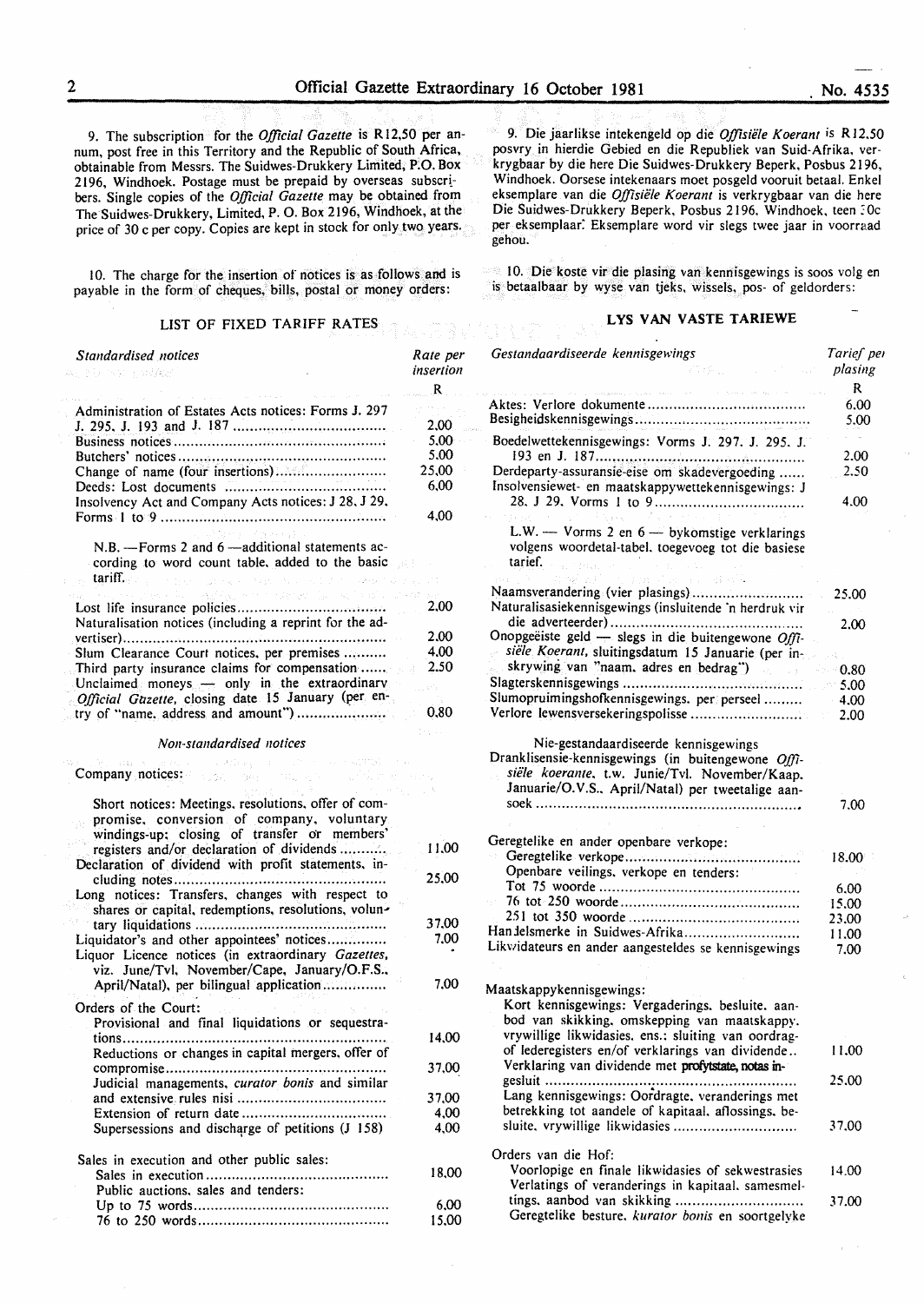251 to 350 words ......................................... .. Trade marks in South West Africa ...................... . 23,00 11,00

Vorm/Form J 187

#### **LIQUIDATION AND DISTRIBUTION ACCOUNTS IN DECEASED ESTATES LYING FOR INSPECTION**

In terms of section 35(5) of Act 66 of 1965, notice is hereby given that copies of the liquidation and distribution accounts (first and final. *unless otherwise stated)* in the estates specified below will be open for the inspection of all persons interested therein for a period of 21 days (or shorter or longer *if specially stated)* from the date speculed or from the date of publication hereof, whichever may be the later. and at the offices of the Masters and Magistrates as stated.

Should no objection thereto be lodged with the Masters concem ed during the specified period, the executors will proceed to make payments in accordance with the accounts.

 $2/81$  - JESKE Erwin Jacob Wilhelm 260428 5015 00 1 Plaas "Otjumue-Oos" Omaruru Distrik Omaruru Windhoek Barclays-Nasionale Bank Beperk Windhoek

68/81 - VAN ZYL Johanna Adriana 9411050008002 Gobabis Gobabis Windhoek Barclays-Nasionale Bank Beperk Windhoek<br> $264/81$  –

- BRÜGERS Bernhard Otto 130808 5020 00 2 Swakopmund Swakopmund Windhoek Barclays-National Bank Limited Windhoek

326/81 - ROMAHN Liselotte 32 Kasteel Street, Windhoek Gerhard Josef Romahn Windhoek F.M. Oehl Windhoek

#### Vorm/Form J 193

## **NOTICE TO CREDITORS IN DECEASED ESTATES**

All persons having claims against the estates mentioned below are hereby called upon to lodge their claims with the executors concerned. within JO days (or otherwise as indicated) calculated from the date of publication hereof. The information is given in the following order: Estate number. surname and christian names. date of birth, identity number, last address, date of death; surviving spouse's names. surname date of birth and identity number; name and address of executor or authorised agent. period allowed for lodgement of claims *if other than* 30 *days.* 

321/81 - ROBBERTS Phillippus Jacobus 29 Junie 1917 1706295016001 Oshakati 4 Julie 1981 Johanna Sophia Robberts 17 Junie 1929 290617003004 Barclays-Nasionale Bank Beperk Windhoek

370/81 - LOUW Hester Maria 17 04 1918 Voortrekkerweg Otjiwarongo 14 08 1981 Barclays National Bank Limited Windhoek

en uitgebreide bevele nisi .......................... , ..... . Verlenging van keerdatum .............................. .. Tersydestellings en afwysings van petisies (J 158) 37,00 4,00 4,00

### **LIKWIDASIE- EN DISTRIBUSIEREKENING IN BESTORWE BOEDELS WAT TER INSAE LÊ**

lngevolge artikel 35(5) van Wet 66 van 1965, word hierby kennis gegee dat duplikate van die likwidasie- en distribusierekenings (eerste en finale, *tensy anders vermeld)* in die boedels hieronder vermeld, in die kantore van die Meesters en Landdroste soos vermeld en gedurende 'n tydperk van 21 dae (of korter of Ianger *indien spesiaal vermeld)* vanaf gemelde datums of vanaf datum van publikasie hiervan, as dit later is, ter insae lê van alle persone wat daarby belang bet.

Indien binne genoemde tydperk geen besware daarteen by die betrokke Meesters ingedien word nie, gaan die eksekuteurs oor tot die uitbetalings ingevolge gemelde rekenings.

was reported as the sound by book and his

an an Del<sup>ya</sup>

254/81 - ERASMUS Janetta Johanna Jacoba van Keetmanshoop Jan Hendrik Erasmus Keetmanshoop Windhoek F.M. Oehl Windhoek

185/79 - VAN DER WESTHUIZEN Isak Valentine 380330 5014 00 l Sanlamrand 107, Windhoek Kathleen Elizabeth van der Westhuizen (gebore Thyssen) Tweede en Finale Windhoek R. H. Meyeridricks Santamtrust Beperk, Kaapstad

137/81 - DE KLERK Maria Helena Posbus 167, Aranos en Voortrekkerstraat Kakamas Kakamas en Aranos Kimberley Volkskas Beperk Pretoria

#### **KENNISGEWING AAN KREDITEURE IN BESTORWE BOEDELS**

Aile persone wat vorderinge bet teen die boedels hieronder vermeld, word hierby versoek om hul vorderinge by die betrokke eksekuteurs en binne 'n tydperk van 30 dae (of andersins soos aangedui) gereken vanaf die datum van publikasie hiervan in te lewer. Die inligting word verstrek in die volgorde: Boedelnommer, familienaam en voorname, geboortedatum, persoonsnommer; laaste adres, datum oorlede; nagelate eggenoot(note) se name, familienaam, geboortedatum en persoonsnommer; naam en adres van eksekuteurs of gemagtigde agent, tvaperk toegelaat vir lewering van vorderings *indien anders as* 30 *dae*.

403/81 - LEMMER Gertrud Emma 23 05 1916 160523 0018 10 8 Grootfontein 05 08 1981 Lemmer Hermanus Richard Lemmer 23 07 1917 170723 5033 00 7 Barclays National Bank Limited Windhoek

310/81- DU BRUYN Maria Elizabeth Christina 14 10 1943 431014 0086 00 9 Esther Brand Straat 38, Olympia, Windhoek 13 06 1981 R.H. Meyeridricks Santamtrust Beperk Kaapstad

348/80 - TREGONING Kenneth Bertram 26 01 1938 c/o C.D.M. Oranjemund 20 09 1979 F.M. Oehl Windhoek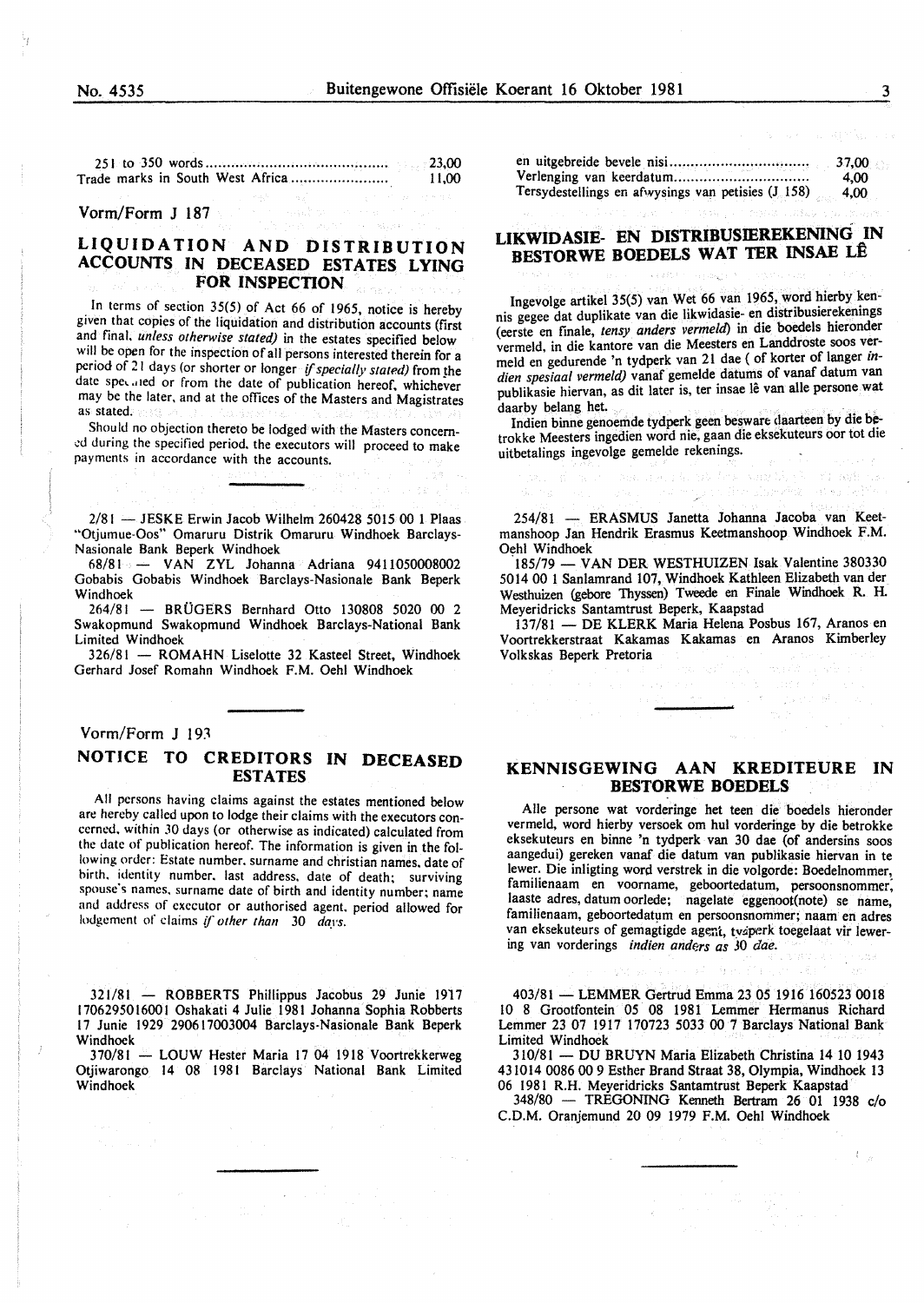Vorm/Form No. 517

## NOTICE TO CREDITORS IN DECEASED ESTATES

All persons having claims against the estates specified in the schedule, are called upon to lodge their claims with the executors concerned within a period of 30 days (or otherwise as indicated) from the date of publication hereof.

393/81 - ARCHER Adriaan Pieter 3 Maart 1899 990303 5006 00 2 Swartmodder-Sued, Maltahohe 26 Augustus 1981 Archer Glaudina Gezina Maria Jacoba Standard Bank SW A Beperk Windhoek 30 dae Windhoek Suidwes-Afrika.

396/81 - NIEUWOUDT Izak Albert Nicolaas 1 April 1912

a any kaom Vorm/Form 519

#### UQUIDATION AND DISTRIBUTION ACCOUNT IN DE-CEASED ESTATE LYING FOR INSPECTION

In terms of section 35 (5) of Act 66 of 1965 notice is hereby given that the liquidation and distribution account in the Estate specified in the Schedule will be open tor the inspection of all persons interested therein for a period of 21 days from the date of publication hereof (or otherwise as indicated) at the offices of the Master of the Supreme Court and Magistrate, as stated.

Should no objection thereto be lodged with the Master during the specified period, the Executor will proceed to make payment in ac- cordance therewith.

271/81 - PRETORIUS Jacobus Wilhelm Francois 070524 5022 00 3 Otjiwarongo Eerste en Finale Likwidasie- en Distribusierekening Pretorius Dorothea Elizabeth 16 Oktober 1981 Windhoek Otjiwarongo Standard Bank SW A Bpk Windhoek

305/81- SCHOLTZ Hendrik Jacobus Petrus 350410 5029 00 2 Distrik Bethanie Eerste en Finale Likwidasie- en Distribusierekening 16 Oktober 1981 Windhoek Bethanie Standard Bank SWA Ltd Windhoek

#### Vorm/Form J 29

#### FIRST MEETINGS OF CREDITORS, CONTRIBU-TORIES, MEMBERS OR DEBENTURE-HOLDERS OF SEQUESTRATED ESTATES, COMPANIES BEING WOUND UP OR PLACED UNDER PROVI-SIONAL JUDICIAL MANAGEMENT

The estates and companies mentioned below having been placed under sequestration, being wound up or having been placed under provisional judicial management by order of the Supreme Court of South Africa, Masters of the Supreme Court hereby give notice, pursuant to sections 17 (4) and 40 (I) of the Insolvency Act, 1936, sections 119 (3), 125 (1) and 196bis (4) of the Companies Act, 1926, and sections 356 (1), 364 (I) and 429 of the Companies Act, 1973, that a first meeting of creditors, contributories, members or debenture-holders of the said estates or companies will be held on the dates and at the times and places mentioned below, for proof of claims against the estates or companies, the election of trustees, liquidators or judicial managers or managers or provisional judicial managers or for the purposes referred to in section 364 or 431 of Act  $61$  of 1973, as the case may be.

Meetings in place in which there is a Master's office, will be held before the Master, elsewhere they will be held before the Magistrate.

W19/81 - SPANGENBERG Lodewikus Johannes 11 09 1981 In die Hooggeregshof van Suid-Afiika (Suidwes-Afrika Afdeling) 28 10 1981 10 vm Meester Windhoek

#### KENNISGEWING AAN KREDITEURE IN BESTORWE **BOEDELS**

Aile persone wat vorderinge bet teen die boedels in die bylae ver-30 dae (of andersins soos aangedui) vanaf die datum van publikasie hiervan by die betrokke eksekuteurs in te lewer.

120401 5001 00· 8 Okahandja 24 Augustus 1981 Nieuwoudt Florendina Johanna Standard Bank SW A Ltd Windhoek 30 dae Windhoek S.W.A.

397/81 -OPPERMAN Cornelius Jacobus 04 02 1917 170204 5021 00 3 Witvlei 02 08 1981 Opperman Janetta Hermina Stan-. dard Bank SWA Ltd Windhoek 30 dae Windhoek S.W.A.

#### LIKWIDASIE EN DISTRIBUSIEREKENING IN BESTORWE BOEDEL WAT TER INSAE LÊ

stere.

Ingevolge artikel 35 (5) van Wet 66 van 1965 word hierby kennis gegee dat die likwidasie- en distribusierekening in die Boedel in die Bylae vermeld in die kantore van die Meester van die Hooggeregshof en Landdros soos vermeld vir 'n tydperk van 21 dae vanaf die datum van publikasie hiervan (of andersins soos aangedui) ter insae sal lê vir alle persone wat daarby belang het.

Indien geen besware daarteen by die Meester binne die gemelde tydperk ingedien word nie, sal die eksekuteur tot uitbetaling daarvolgens oorgaan.

373/81 - STANDER Albertha Magdalena Johanna Catharina 111029 0010 00 4 Okahandja Eerste en Finale Likwidasie en Distribusierekening 16 10 1981 Windhoek Okahandia Standard Bank SWA Ltd Windhoek

第2 882 1943 81

#### EERSTE BYEENKOMSTE VAN SKULDEISERS, KONTRIBUANTE, LEDE OF SKULDBRIEF-HOUERS VAN GESEKWESTREERDE BOEDELS, MAA TSKAPPYE IN LIKWIDASIE OF ONDER VOORLOPIGE GEREGTELIKE BESTUUR

Nademaal die boedels of maatskappye hieronder vermeld op las van die Hooggeregshof van Suid-Afrika gesekwestreer. gelikwideer of onder voorlopige geregtelike bestuur geplaas is, word hierby deur die Meesters van die Hooggeregshof ingevolge artikels 17(4) en 40 (I) van die Insolvensiewet, 1936, artikels 119(3). 125 (I) en 19t)bis (4) van die Maatskappywet, 1926, en artikels 356 (1). 364 (I' en 429 van die Maatskappywet, 1973, kennis gegee dat 'n eerste by eenkoms van skuldeisers, kontribuante, lede of skuldbriefhouers van genoemde boedels of maatskappye op die datums, ure en plekke hieronder vermeld, vir die bewys van eise teen die boedels of maatskappye, die verkiesing van kurators, likwidateurs of geregtelike bestuurders of bestuurders of voorlopige geregtelike bestuurders, of vir die doeleindes bedoel in artikel 364 of 431 van Wet 61 van 1973, na gelang van die geval, gehou sal word.

In 'n plek waarin 'n kantoor van 'n Meester is, word die byeenkoms voor die Meester en op ander plekke voor die Landdros gehou.

W15/81 - Granite Mining Contractors Namibia (Pty) Ltd 14 08 1981 18 09 1981 In die Hooggeregshof van Suid-Afrika (Suidwes-Afrika Afdeling) 28 10 1981 10 vm Meester Windhoek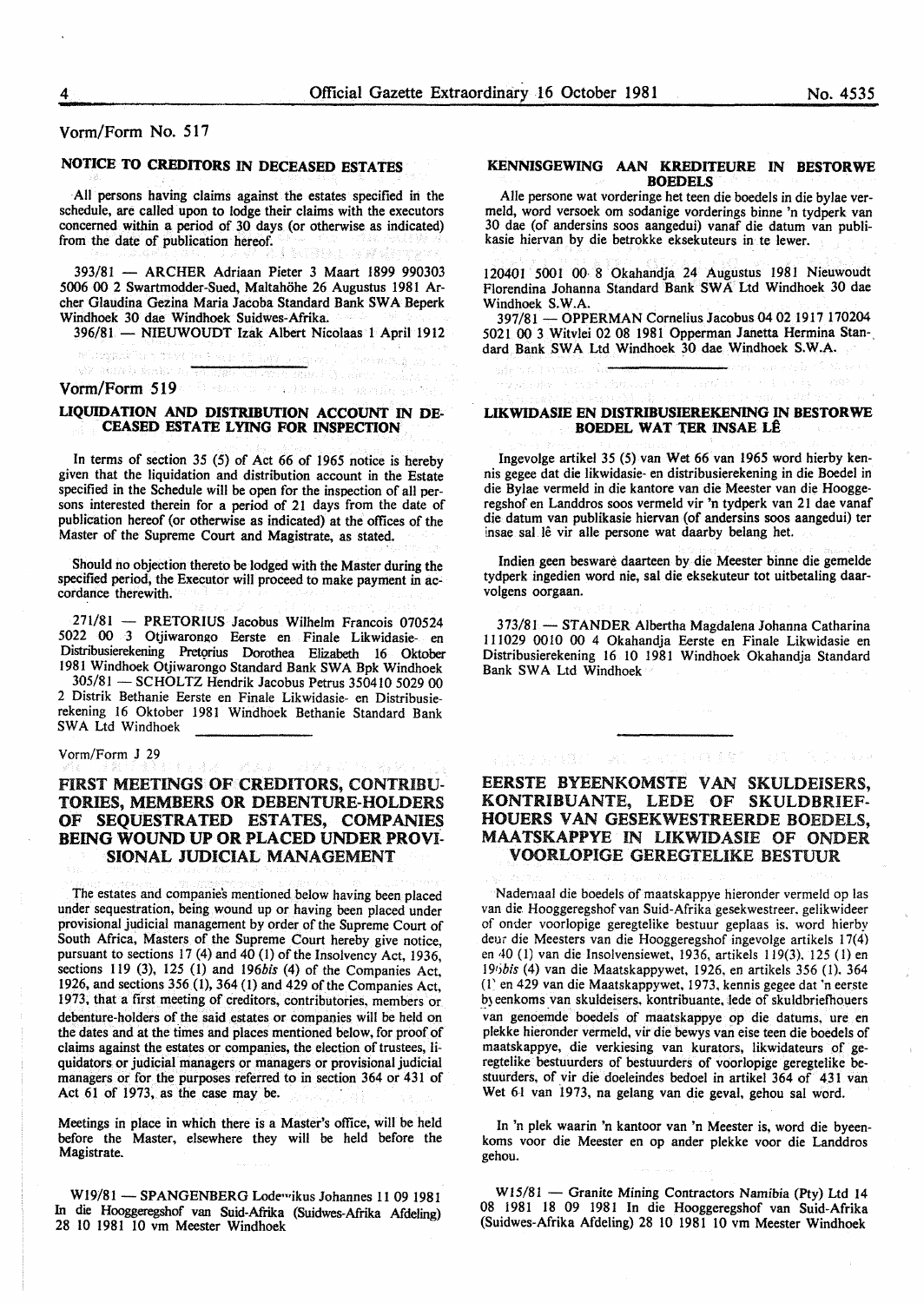## Vorm/Form 2 MEETING OF CREDITORS IN SEQUESTRATED ESTATES OR COMPANIES BEING WOUND UP

Pursuant to sections 41 and 42 of the Insolvency Act, 1936, sections 179 and 182 of the Companies Act. 1926. and sections 339 and 366 of the Companies Act. 1973, notice is hereby given that a meeting of creditors will be held in the sequestrated estate or companies being wound up mentioned below, indicating the number of estate/company; the name and description of estate/company; the date, hour and place of meeting and the purpose of meeting.

Meetings in a place in which there is a Master's Office. will be held before the Master; elsewhere they will be held before the Magistrate.

#### BYEENKOMS VAN SKULDEISERS GESEKWESTREERDE . BOEDELS MAA TSKAPPYE IN LIKWIDASIE IN OF

Ingevolge artikels 41 en 42 van die Insolvensiewet. 1936, artikels 179 en 182 van die Maatskappywet, 1926, en artikels 339 en 366 van die Maatskappywet, 1973, word hierby kennis gegee dat 'n byeenkoms van skuldeisers in die gesekwestreerde boedels of maatskappye in likwidasie hieronder vermeld, gehou sal word met aan-, duiding van die nommer van bocdel/maatskappy; die naam en beskrywing van boedel/maatskappy; die datum, uur en plek van byeenkoms en die doe! van byeenkoms.

In 'n plek waarin 'n kantoor van 'n Meester is, word die byeenkoms voor die Meester gehou en in ander plekke voor die Landdros.

W2/81 - INSOLVENT ESTATE Yvonne Audri Antoine Wednesday the 4th November 1981 at 10.00 am at the office of the Master of the Supreme Court Windhoek Special Meeting of Creditors for proof of further claims

W6/81 - INSOLVENT ESTATE G.J. Koekemoer Wednesday the 4th November 1981 at 10.00 am at the office of the Master of the Supreme Court Windhoek Special Meeting of Creditors for proof of further claims Trust & Mining Company (Pty) Ltd Windhoek

W4/81 - OMATAKOBANDESENTRUM (PTY) LTD (In Liquidation) Wednesday 21st October 1981 at 10 a.m. before the Master of the Supreme Court, Windhoek Proof of Claims Security Trust SWA (Pty) Ltd Windhoek

Vorm/Form VD/LD

#### AKTES: VERLORE DOKUMENTE AKTES: VERLORE DOKUMENTE

Kennis word hierme · gegec ingevolge die Registrasie van Aktes Wet. No. 47 van 1937, <sup>3</sup>at die volgende app ikante voornemens is om aansoek te doen vir 'r• gesertifiseerde afskrif van die genoemde dokument(e) en dat alle per one wat teer die uitreiking van sodanige afskrif beswaar ma. k hiermee versoek word om dit skriftelik in te dien by die Registrateur van Aktes te genoemde plek. birne drie weke (en hinne vyf weke in die geval van S.W.A.) na die laaste publikasie van die kennisgewing.

Kennis word hiermee gegee ingevolge die Registrasie van Aktes Wet, No. 47 van 1937, dat die volgende applikante voornemens is. om aansoek te doen vir 'n gesertifiseerde afskrif van die genoemde dokument(e) en dat alle persone wat teen die uitreiking van sodanige afskrif beswaar maak hiermee versoek word om dit skriftelik in te dien by die Registrateur van Aktes te genoemde plek, binne drie weke (en binne vyf weke in die geval van S.W.A.) na die laaste publikasie van die kennisgewing.

REGISTRATION DIVISION "R" Deed of Transfer No. T2317/1972 Dated 23rd November 1972 Wietz Meyer CERTAIN: Portion I of the Farm KHOAEIB No. 301 SITUATE: In Registration Division "R" MEASURING: 600l,- 0719 (Six Nought Nought One Comma Nought Seven One Nine) Hectares Fisher Quarmby & Pfeifer Windhoek

#### Vorm/Form J 193

#### NOTICE TO VREDITORS IN DECEASED ESTATES.

All persons having claims against the estates specified in the schedule, are called upon to lodge their claims with the executors concerned within a period of 30 days (or otherwise as indicated) from the date of publication hereof.

#### KENNISGEWING VAN KREDITEURE IN BESTORWE BOEDELS.

Aile persone wat vorderinge het teen die boedels in die bylae vermeld, word versoek om sodanige vorderings binne 'n tydperk van 30 dae (of andersins soos aangedui) vanaf die datum van publikasie hiervan by die betrokke eksekuteurs in te lewer.

360/81 - WINDHOEK Van der Walt Petrus Jacobus 26 Augustus 1940 400826 5029 00 8 Bruhnstraat 12, Pionierspark, Windhoek Volkskas (SWA/Namibie) Beperk Pretoria